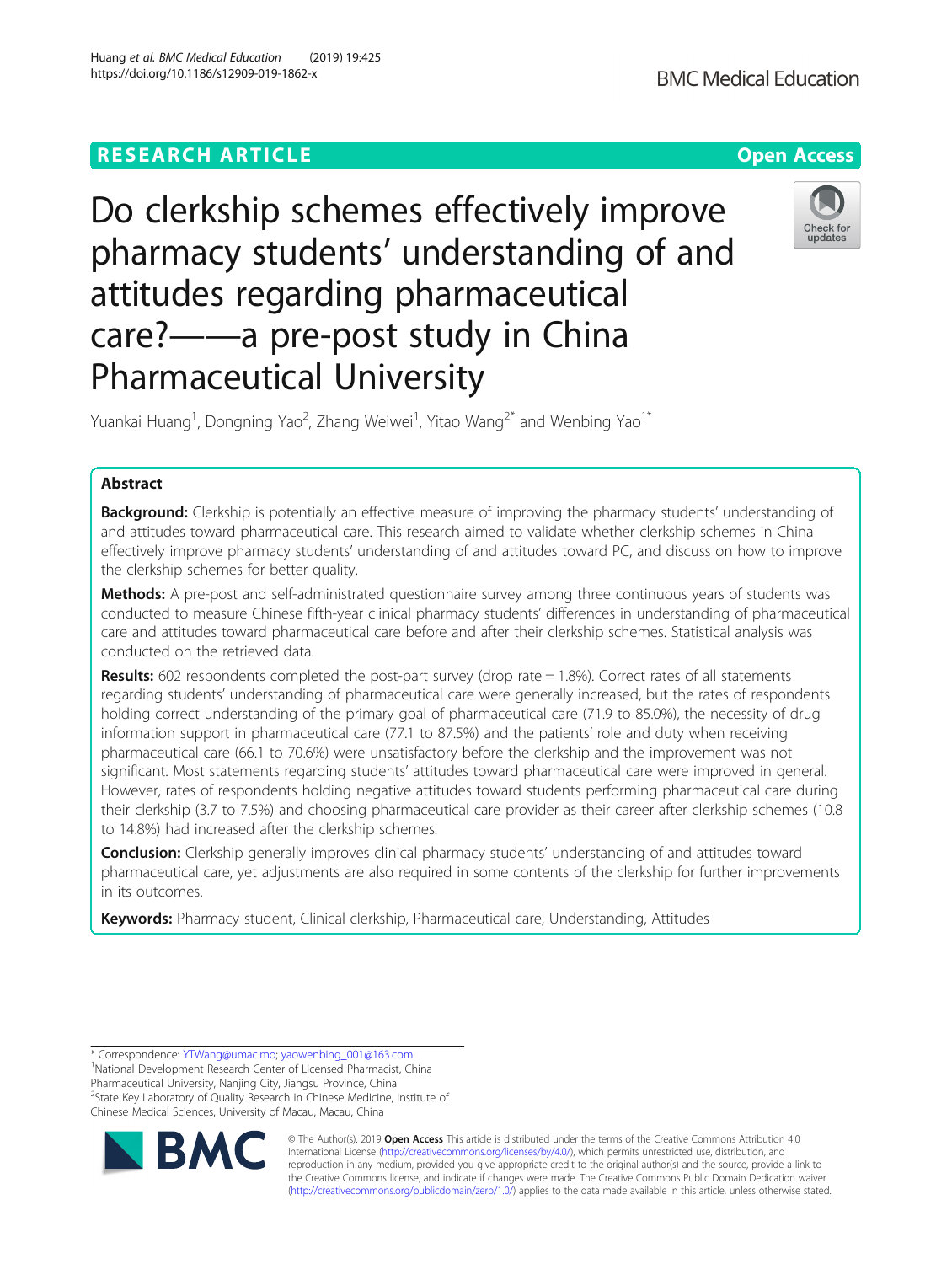## Background

Pharmaceutical care (PC) providers' understanding of and attitudes toward PC are two of the frequently studied  $[1-5]$  $[1-5]$  $[1-5]$  $[1-5]$  factors influencing the quality of PC practice [[6](#page-7-0)–[9\]](#page-7-0). PC providers' understanding of PC is their perspectives of the definition, the primary goals, the value, the contents, the provision pattern and the required resources of PC, and their attitudes toward PC is the extent that they accept the desired and eventual outcomes of PC, as well as its processes  $[4, 5]$  $[4, 5]$  $[4, 5]$ . Improving the providers' understanding of PC facilitates their comprehension of their roles and duties for achieving desired clinical outcomes, and improving the providers' attitudes toward PC can generate internal incentives to enhance their professional capabilities and active engagement in PC, thus ultimately improve the quality of PC [[10\]](#page-7-0). Evidence from several countries shows that clerkship schemes (clinical rotations, clinical practices), is an effective approach of improving providers' understanding of and attitudes toward PC  $[11-15]$  $[11-15]$  $[11-15]$ . It is a practical course in which the to-be PC providers (i.e., pharmacy students) comprehensively observe and partially participate in the entire processes of hospital pharmacy practice, especially performing PC, during their higher education period, By undertaking a clerkship scheme, pharmacy students deeply participate in PC provision, through which their understanding of and attitudes toward PC can be improved [[12,](#page-7-0) [16,](#page-7-0) [17](#page-7-0)].

The PC system in China is still in an early stage of development, and its quality is unsatisfactory in comparison to that in developed countries [\[18](#page-7-0)–[25\]](#page-7-0). With various limitations, Chinese government is exploring approaches for improving the quality of PC [\[26](#page-7-0)–[28\]](#page-7-0). Studies in China have indicated a certain extent of misunderstanding of PC by its providers, such as the concepts that taking the dispensing as the core of PC or the goal of PC is only to solve the drug-related problems raised by the clinicians, and reluctance of performing PC among some providers due to barriers like lacking support from hospital administrators or clinicians [[29](#page-7-0), [30\]](#page-7-0), which may impair the quality practice of PC.

In China, most PC providers are clinical pharmacists who mainly graduated as pharmacy students from universities. Similar to medical students in China, pharmacy students are trained through classroom education, clerkship schemes and standardized hospital training [\[31](#page-7-0), [32](#page-7-0)]. It should be noted here that the common definition of a pharmacy student in globe refers to students who are trained and professionally positioned as pharmacists or clinical pharmacists [\[33](#page-7-0)], but due to that in the past few decades the focus of pharmaceutical science in China was the research, development, manufacture and regulation of pharmaceutical products, while PC and the clinical pharmacy discipline were underemphasized until

the most recent decade, the Chinese higher education system has incorporated higher education programs related to pharmaceutical research and development, production, circulation, supervision and healthcare provision into the scope of pharmaceutical education. Therefore, the meaning of "pharmacy student" is expanded to various types of pharmaceutical science students in the context of China [\[34](#page-7-0)]. To eliminate possible confusion generated from this difference and standardize the definition, this paper specifically uses the term "pharmacy student" solely for Chinese students majoring in clinical pharmacy in universities.

Clinical pharmacy programs of universities in China usually involve a clerkship scheme to reinforce pharmacy students' professional knowledge and develop students' clinical practice ability while deepening their understanding of PC and intensifying their recognition of the goals and value of PC [[35](#page-7-0)–[38](#page-8-0)]. The clerkships for pharmacy students are proved to be effective in improving the students' cognitions and attitudes towards pharmaceutical care in several countries [\[12](#page-7-0), [13](#page-7-0)]. However, the literature indicates that existing clerkship schemes in China are with potential defects in achieving the above goals, such as shortness of the clerkship period [\[39\]](#page-8-0), disjunction and imbalance between classroom and practical training [\[40\]](#page-8-0), and excessive clinical research tasks [\[41](#page-8-0)]. The absence of evidences on the effectiveness and defects of existing clerkship schemes in improving the students' understanding of and attitudes toward PC is a possible reason for the hasty adjustments for the schemes without in-depth consideration regarding the circumstances of China by some clinical pharmacy programs.

This research aimed to examine the effectiveness of clerkship schemes in China on improving pharmacy students' understanding of and attitudes toward PC, and discuss on how the clerkship schemes can be improved for better quality by design.

## Method

## Study design and participants

A cross-sectional pre-post and self-administrated questionnaire survey was conducted to collect data of the participants before and after their clerkship schemes.

The participants were fifth-year undergraduate students majoring in clinical pharmacy of three continuous years at China Pharmaceutical University (CPU), a pharmaceutical-science-focused university affiliated with the Chinese Ministry of Education. CPU is one of the top pharmaceutical universities and the first institution to offer a program in clinical pharmacy among China's pharmaceutical higher educational programs [[42\]](#page-8-0). It is a five-year program in which the last year is a clerkship period, during which the students are provided with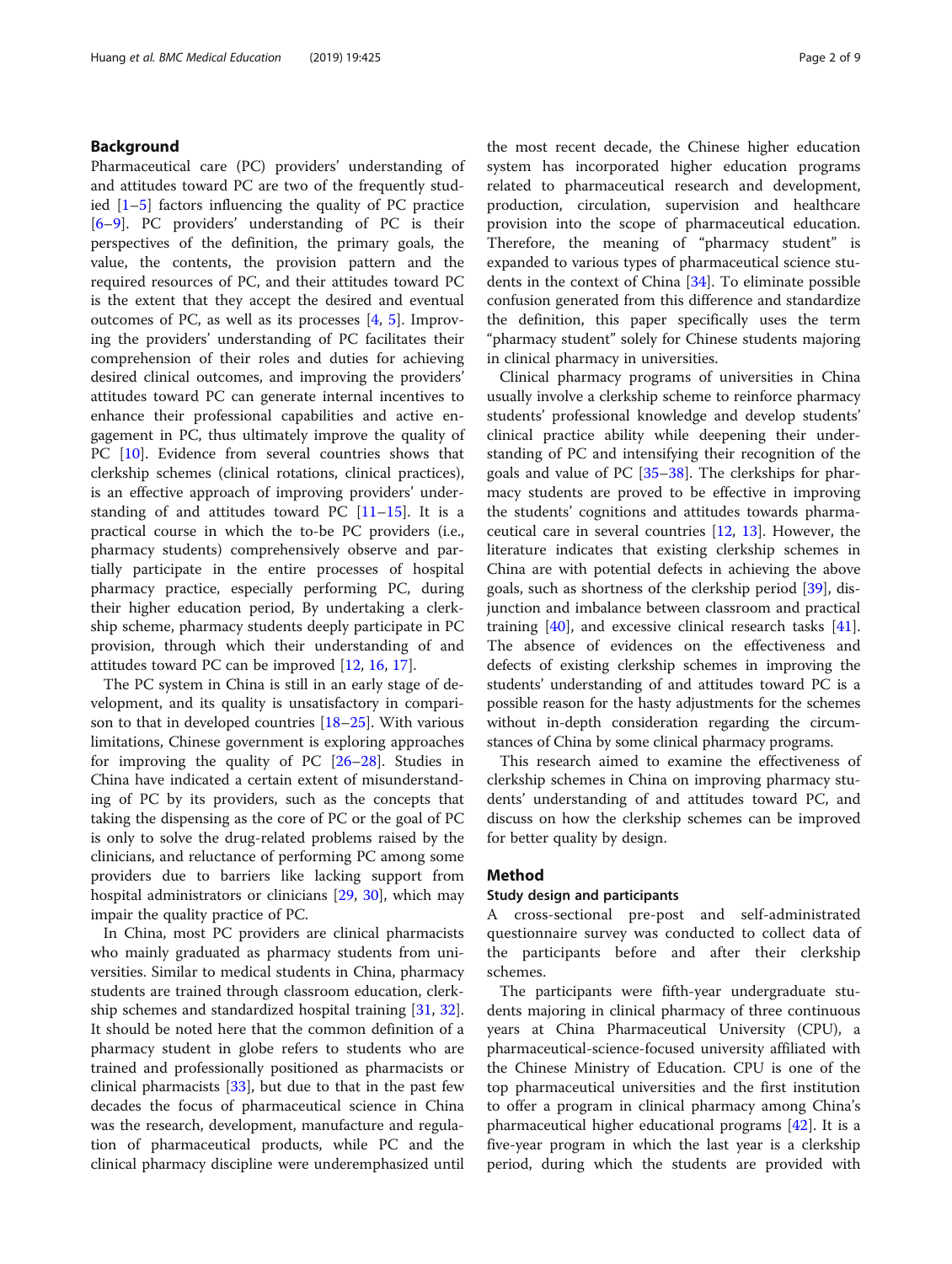basic training in clinical pharmacy practical and scientific research skills by teaching hospitals or facilities, and the arrangements and contents of this clerkship scheme are typical among clerkship schemes for pharmacy students in China [[43\]](#page-8-0). Most clerkship schemes of other clinical pharmacy programs in China were mostly design based on it [[35](#page-7-0)–[38](#page-8-0)].

The inclusion criteria for respondents were as follows:

- 1. Registered as undergraduate fifth-year clinical pharmacy students in September 2014, September 2015 or September 2016 (All three groups shared almost the identical admission requirements, curriculum settings, teaching staff, clerkship arrangements and graduation requirements).
- 2. Had completed all the courses and passed all examinations or assessments before the clerkship (to eliminate the effect of quality issues related to the course education).
- 3. Had signed up for the clerkship schemes.
- 4. (For the post-part of the survey) had passed the final examination of the clerkship scheme.

Each respondent was assign with a distinct ID number to ensure the consistency of the pre-part and the postpart of the survey. Written consent forms were received from all the students who voluntarily participated in this study after they were informed about the aim and processes of the study orally and in writing and orally confirmed their willingness to participate.

## Instruments

A three-section questionnaire in Chinese was developed (Additional file [1](#page-6-0)).

- 1. Section 1 of the questionnaire concerns sociodemographic characteristics and records of study and training of clinical pharmacy, including the respondents' gender, age, admission year, GPA, clerkship grades, grade of teaching hospital, and internship or work experience involving PC before the clerkship.
- 2. Section 2 contained 12 true-or-false questions about the definitions and goals of PC and the role and responsibility of pharmacists in providing PC, aiming to measure the correctness of the respondents' understanding of PC. The questionnaire was designed according to the standardized definition and contents of PC [\[1\]](#page-7-0), the guidelines regarding the standardized method for providing PC issued by American Society of Health-System Pharmacists and American College of Clinical Pharmacy [[44](#page-8-0), [45](#page-8-0)], and other studies concerning the understanding of PC [[4](#page-7-0), [5,](#page-7-0) [46](#page-8-0)].

3. Section 3 is 14-item 5-point Likert scale from 1 (strongly agree) to 5 (strongly disagree) concerning the respondents' degree of acceptance of the goals, standard contents, modes and outcomes of PC and their PC workloads, targeting at the attitudes of pharmacy students toward PC and was built based on the Pharmaceutical Care Attitude Survey, which is a validated instrument that measures pharmacy students' attitude toward PC [[47](#page-8-0)], and was adapted in reference to other studies adopting or adapting this instrument  $[1, 4, 5, 9, 11, 14, 15]$  $[1, 4, 5, 9, 11, 14, 15]$  $[1, 4, 5, 9, 11, 14, 15]$  $[1, 4, 5, 9, 11, 14, 15]$  $[1, 4, 5, 9, 11, 14, 15]$  $[1, 4, 5, 9, 11, 14, 15]$  $[1, 4, 5, 9, 11, 14, 15]$  $[1, 4, 5, 9, 11, 14, 15]$  $[1, 4, 5, 9, 11, 14, 15]$  $[1, 4, 5, 9, 11, 14, 15]$  $[1, 4, 5, 9, 11, 14, 15]$  $[1, 4, 5, 9, 11, 14, 15]$  $[1, 4, 5, 9, 11, 14, 15]$  and context of China. Higher response scores indicate more positive attitudes, and statements 6 and 13 were reverse coded.

Two English-proficient native Chinese speakers and two native English speakers fluent in Chinese were recruited to translate the English reference. Then, under their assist, the draft questionnaire was reviewed and modified by experienced clinical pharmacists serving in hospitals for descriptive accuracy and readability in the social and linguistic context of China. In August 2014, 50 pharmacy students who had graduated in June 2014 were recruited for the pilot survey by e-mail. Researchers collected comments and suggestions regarding the readability and understandability of the questionnaire provided by 10 of those students and, again, modified the questionnaire. Then, the pilot survey data were collected from the other 40 students using the modified questionnaire. With the data above, the reliability of section 2 and 3 was separately assessed with Cronbach's alpha, and the validity was assessed with the Kaiser-Meyer-Olkin measurement of sampling adequacy and Barlett's Test of Sphericity The test results showed acceptable reliability (standardized Cronbach's alpha: section  $2 = 0.955$ , section  $3 = 0.948$ ) and validity (KMO measurement of sampling adequacy: section  $2 = 0.595$ , section 3 = 0.609; Barlett's Test of Sphericity:  $p = 0.000$ for section 2,  $p_{\text{section3}} = 0.000$  for section 3) of both instruments used in this study.

## Data collection

In August 2014, 10 first-year PhD students at CPU with clinical pharmacy backgrounds were recruited as the assistants of the researchers in data collection.

Data were collected through two rounds of selfadministrated survey using paper questionnaires. Each respondent was required to complete the first round of the survey within one week before the clerkship and the second round of the survey within one week of after the clerkship by convenience of their time. To avoid interference from environmental factors, the students were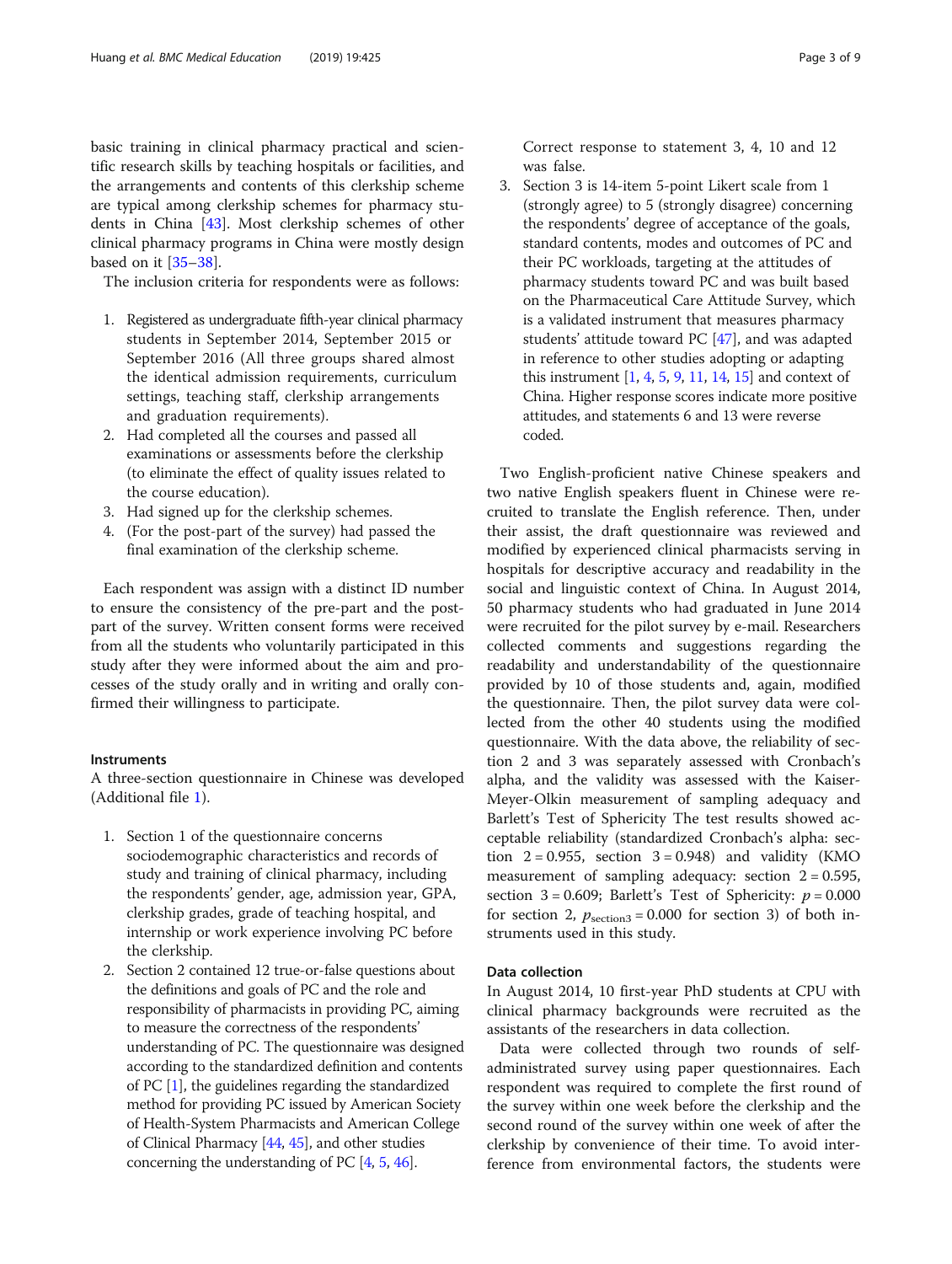required to finish the questionnaires in an undisturbed and quiet room provided by the researchers. The study was single blinded that the participants' identification information was collected previous to the survey and kept by one researcher that didn't contribute in data collection, and the assistants and the researchers contributed in data collection were blinded. Incomplete data were excluded.

## Data analysis

Descriptive statistics were used to display and analyze differences in the pharmacy students' understanding of and attitudes toward PC before and after clerkship.

Kruskal-Wallis one-way analysis of variance test and the Mann-Whitney U test were used to examine whether there were significant differences in the preclerkship and post-clerkship understanding of and attitudes toward PC of respondents who differed by gender, registration year, clerkship hospital level (under current hierarchical health system of China, hospitals are divided into three levels, and hospitals with different levels have distinct functions and roles in the health system [\[48](#page-8-0)], and this may lead to differences in clerkship schemes for pharmacy students), internship or work experience involving PC, age, mean GPA before clerkship and mean clerkship grades.

Wilcoxon Signed Rank test were applied to examine the significance of the data regarding the differences in students' understanding of PC before and after clerkship. McNemar's test was used to examine the significance of the difference in the data between the students' attitudes toward PC before and after clerkship. The difference was considered significant when the  $p$ -value was < 0.05.

All survey data were back-to-back cross-input into the computer by two of the authors using EpiData3.1 and analyzed using SPSS 24 (IBM Corporation, Armonk, NY, USA).

## Results

#### Sociodemographic information

602 valid questionnaires were collected. 11 students were dropped because of failure to participate in or complete the clerkship, refusal to participate in our survey or other reasons (total response rate = 98.2%).

According to Table 1, 65.6% of the participants were female, and the average age was 24. The sample was evenly distributed among the three registration groups (32.9% in the 2014 registration group, 33.7% in the 2015 registration group and 33.4% in the 2016 registration group). The average GPA before the clerkship was dispersedly distributed around 3.1, with a standardized deviation of 1.8. The average clerkship grade was 84.7. Most students (81.6%) attended clerkships in tertiary hospitals, and only a small fraction of the respondents

|  | <b>Table 1</b> Respondents' sociodemographic information |  |
|--|----------------------------------------------------------|--|

| Item                                       | Frequency (%)<br>/mean (SD) |
|--------------------------------------------|-----------------------------|
| Gender                                     |                             |
| Male                                       | 207 (34.4)                  |
| Female                                     | 395 (65.6)                  |
| Group by registration year                 |                             |
| 2014                                       | 198 (32.9)                  |
| 2015                                       | 203 (33.7)                  |
| 2016                                       | 201 (33.4)                  |
| Clerkship hospital level                   |                             |
| Secondary hospital                         | 111(18.4)                   |
| Tertiary hospital                          | 491 (81.6)                  |
| Internship or work experience involving PC |                             |
| Yes                                        | 42 (7.0)                    |
| No                                         | 560 (93.0)                  |
| Age                                        | 23.8 (1.3)                  |
| GPA before clerkship                       | 3.1(1.8)                    |
| Clerkship grade                            | 84.7 (8.3)                  |

(7.0%) had internship or work experience involving PC prior to the clerkship.

Tests showed that students with different genders, registration years, clerkship hospital levels, ages, mean GPAs before clerkship and mean clerkship grades presented no significant differences in the understanding of and attitude toward PC either before or after the clerkship. However, a significant difference was found between the respondents with and without internship experience involving PC both before and after the clerkship.

## Respondents' understanding of PC

As shown in Table [2](#page-4-0), the overall correct rates increased during the clerkship. Statements 1 and 6 examined the respondents' understanding of the roles and responsibilities of the pharmacist in PC provision; the correct rates for both were high (80.1 and 96.9%) before the clerkship and increased slightly thereafter. Statements 2, 4, 5 and 11 focused on the definitions and concepts of PC, and the correct rates were improved (71.9 to 85.0%, 46.0 to 68.6%, 68.1 to 88.7% and 86.4 95.9%), among which the correct rates for statements 4 ( $p = .02$ ) and statement 5  $(p=.04)$  were originally low but markedly increased, whereas the increase in the correct rate for statement 2  $(p=.21)$  was not statistically significant. Statements 3 and 7 examined the respondents' understanding of the contents of PC, and the correct rate for statement 7 was notably improved from 49.2 to 70.1% during the clerkship. Statements 8 and 12 examined the respondents' understanding of the patients' roles in PC; the correct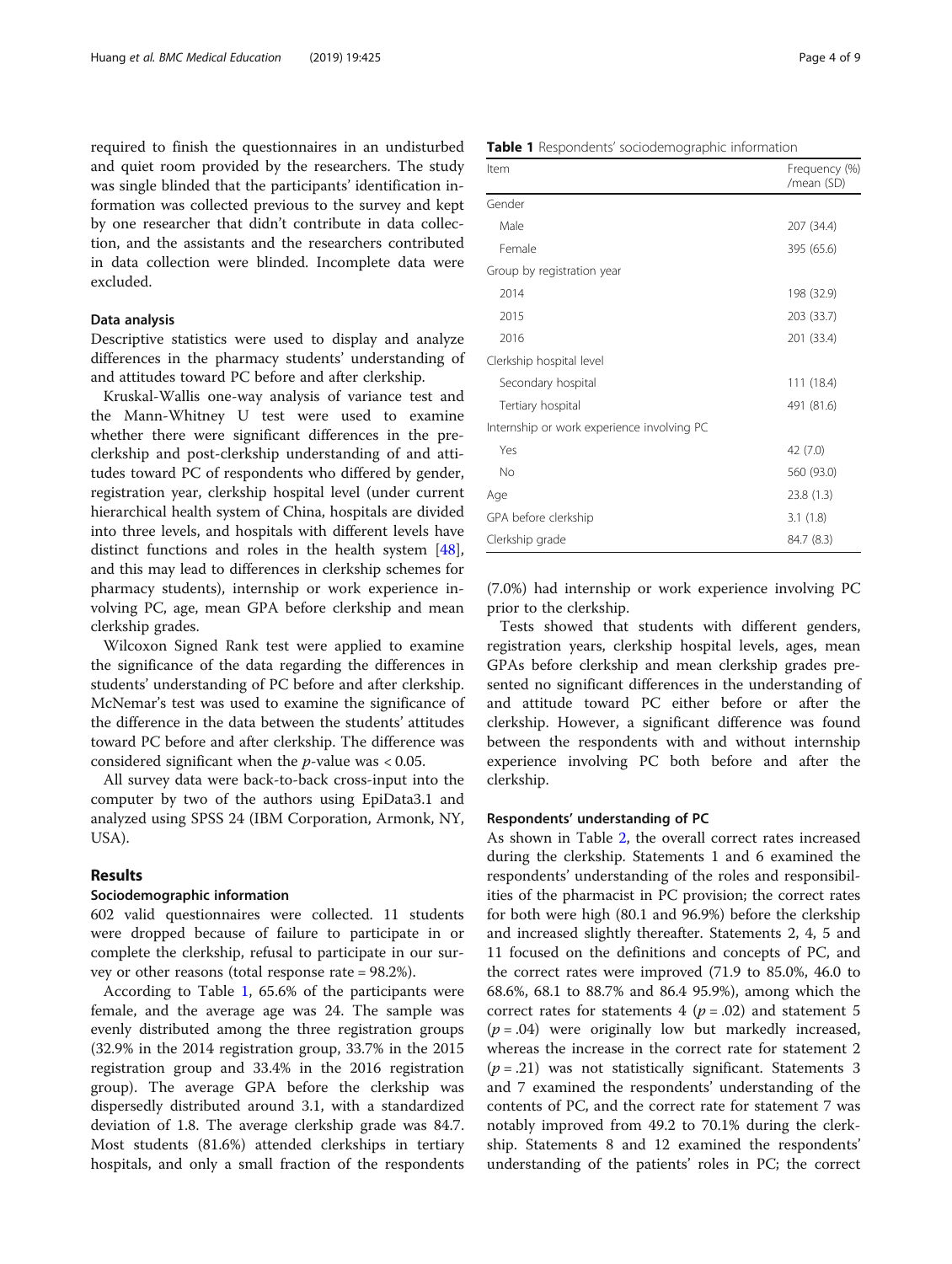## <span id="page-4-0"></span>Table 2 Respondents' understanding of pharmaceutical care

| Item                                                                                                              | Correct rate (%) | Effect          | $p$ -value    |        |
|-------------------------------------------------------------------------------------------------------------------|------------------|-----------------|---------------|--------|
|                                                                                                                   | Before clerkship | After clerkship | size<br>(9/6) |        |
| [1] PC providers are directly responsible for patients' clinical outcomes.                                        | 482 (80.1)       | 571 (94.9)      | 14.8          | .13    |
| [2] The primary goal of PC is to maintain and improve patients' quality of life.                                  | 433 (71.9)       | 512 (85.0)      | 13.1          | .21    |
| [3] The main contents of PC are the provision of drug information. [F]                                            | 568 (94.4)       | 593 (98.5)      | 4.1           | .70    |
| [4] The term "clinical pharmacy" can be replaced with "pharmaceutical care". [F]                                  | 277 (46.0)       | 413 (68.6)      | 22.6          | $.02*$ |
| [5] PC is an extension of present community pharmacy services.                                                    | 410 (68.1)       | 534 (88.7)      | 20.6          | $.04*$ |
| [6] In PC, providers identify and deal with patients' existing and potential<br>drug-treatment problems.          | 583 (96.8)       | 595 (98.8)      | 2.0           | .81    |
| [7] PC involves a defined process of activities, in which all steps must be<br>completed to provide this service. | 296 (49.2)       | 422 (70.1)      | 20.9          | $.04*$ |
| [8] All patients who are treated with drug therapy need PC.                                                       | 183 (30.4)       | 357 (59.3)      | 28.9          | $.00*$ |
| [9] Carrying out PC necessitates drug information support.                                                        | 464 (77.1)       | 527 (87.5)      | 10.4          | .42    |
| [10] PC providers need counseling rooms or other private areas to provide PC. [F]                                 | 312 (51.8)       | 433 (71.9)      | 20.1          | $.04*$ |
| [11] Drug use can be monitored in PC to improve drug treatment.                                                   | 520 (86.4)       | 577 (95.9)      | 9.5           | .58    |
| [12] Patients do not need to actively receive PC. [F]                                                             | 398 (66.1)       | 425 (70.6)      | 4.5           | .62    |

Statistically Significant ( $p < 0.05$ ) [F] False items

Effect size calculated as the increase of the correct rate of each item after the clerkship

rates for both before the clerkship were relatively low (30.4 and 66.1%), and the increase in the correct rate for statement 8 ( $p = .00$ ) during the clerkship was statistically significant, while the increase in the correct rate for statement 12 was not significant (66.1 to 70.6%,  $p = .62$ ). Statements 9 and 10 addressed supportive resources required for PC provision, and the correct rate for statement 10 increased significantly  $(51.8\% \text{ to } 71.9, p = .04)$ , while the improvement of the correct rate for statement 9 was not statistically significant ( $p = .42$ ).

#### Respondents' attitudes toward PC

Table [3](#page-5-0) demonstrates that the rates of positive responses to all 14 statements increased after the clerkship. Statements 1, 2, 3 and 4 are connected with the duties of pharmacists in PC. Fewer positive responses for statements 1, 3 and 4 than for the other statements were noted before the clerkship (72.3, 85.2 and 73.3%, respectively); however, the positive response rates for them increased to 95.1, 98.3 and 84.1%, respectively, after the clerkship. For statement 4, the response rate of "disagree" increased after the clerkship. Statements 5, 6, 7, 11, 12 and 13 examined the value and importance of PC. Among these statements, only 6 presented a low positive ratio, of 76.3%, before the clerkship, whereas the other statements exhibited high positive ratios. After the clerkship, all positive responses increased to some degree, especially for statement 6, for which the rates of positive responses increased to 98.9%. Statements 8 and 10 gauge the effects of PC on pharmacy students and pharmacists, and both statements displayed increased positive ratios

after the clerkship, from 94.5 to 97.5% and 82.8 to 93.7%, respectively. Statements 9 and 14 explored the acceptance of "working in pharmaceutical care" and "being a clinical pharmacist" by pharmacy students. Before and after the clerkship, the positive rates for these two statements increased from 66.0 and 81.3% to 74.1 and 88.4%, respectively. However, a unique phenomenon observed was that more students responded to statement 9 with "disagree" and "strongly disagree" after the clerkship, with the negative rates was increasing from 10.8 to 14.8%.

## **Discussion**

The present study found that the pharmacy students' understanding of and attitudes toward PC in China were generally improved by the clerkship schemes, but some specific aspects of the clerkship schemes still need improvement, including the training on students' understanding of the basic conception, the primary goal and the entire processes of PC, and their attitudes toward performing PC as pharmacy students, the necessity of all pharmacists to performing PC and choosing PC provider as their career。.

The results indicated a potential lack of emphasis on shaping students' basic conceptions of PC in the classroom education, and some of them were not significantly improved by the clerkship, including the PC providers' directly responsibility for patients' clinical outcomes [\[5](#page-7-0), [47](#page-8-0)], the primary goal of PC (maintaining and improving patients' quality of life [\[45](#page-8-0)]), the relationship between clinical pharmacy and PC (PC is an extension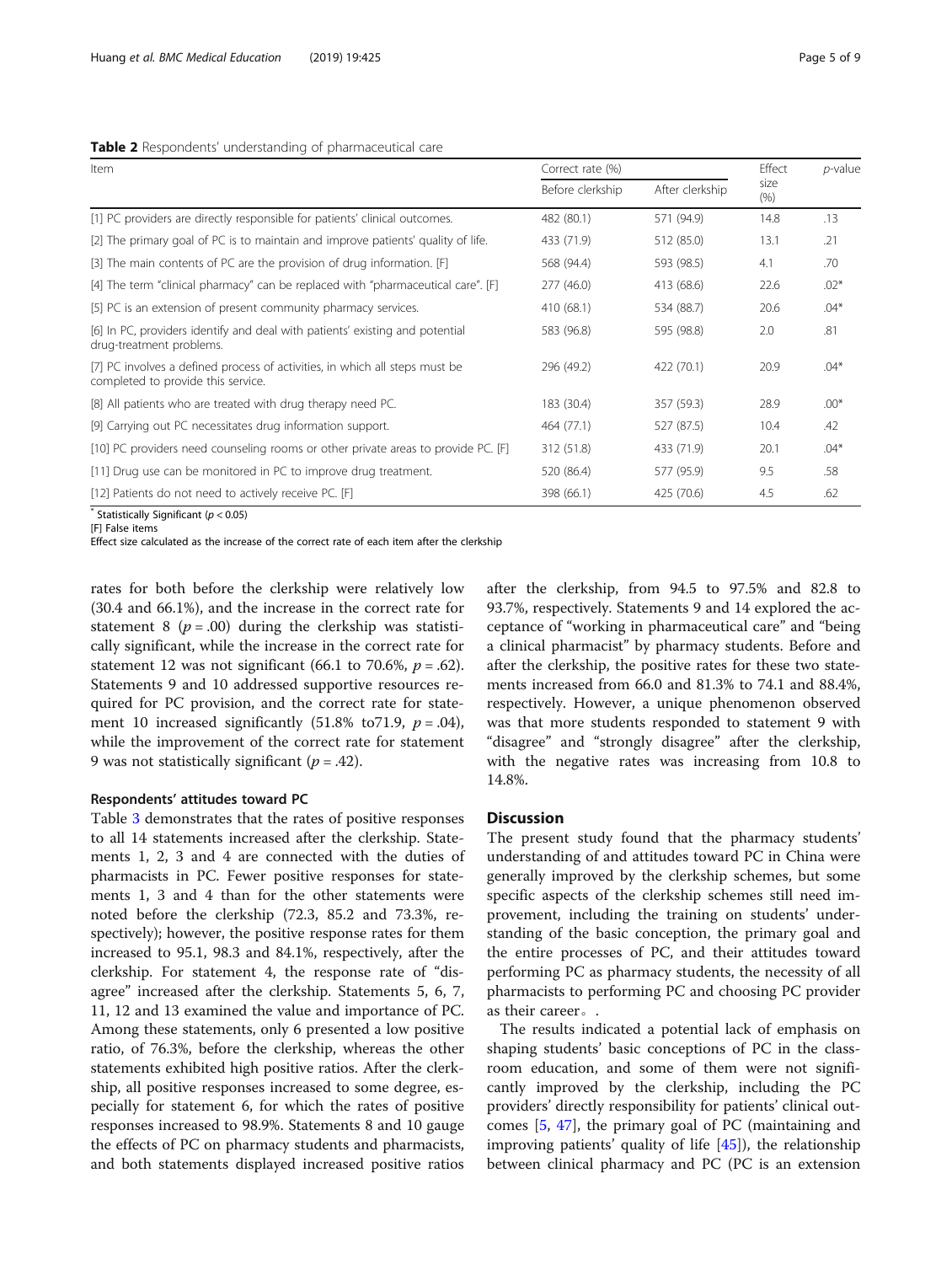## <span id="page-5-0"></span>Table 3 Respondents' attitudes toward pharmaceutical care

| Item                                                                                                                            | Strongly<br>agree (%) |               | Agree (%)     |                         | Neutral (%)   |                         | Disagree (%)  |               | Strongly<br>disagree (%) |                         | p-value Effect  | size   |
|---------------------------------------------------------------------------------------------------------------------------------|-----------------------|---------------|---------------|-------------------------|---------------|-------------------------|---------------|---------------|--------------------------|-------------------------|-----------------|--------|
|                                                                                                                                 |                       | Before After  | Before After  |                         | Before        | After                   | Before After  |               | Before After             |                         |                 | (% )   |
| [1] All pharmacists should perform PC.                                                                                          | 172<br>(28.6)         | 258<br>(42.9) | 263<br>(43.7) | 314<br>(52.2)           | 111<br>(18.4) | 16<br>(2.7)             | 48<br>(8.0)   | 12<br>(2.0)   | 8(1.3)                   | 2<br>(0.3)              | $.03^{*}$       | 22.8   |
| [2] The primary responsibility of pharmacists in healthcare<br>settings is to prevent and solve medication-related<br>problems. |                       | 417<br>(69.3) | 331<br>(55.0) | 171<br>(28.4)           | 19<br>(3.2)   | 11<br>(1.8)             | 9(1.5)        | 3<br>(0.5)    | 2(0.3)                   | 0(0)                    | .03'            | 2.7    |
| [3] Pharmacists' primary responsibility is to practice PC.                                                                      | 402<br>(66.8)         | 528<br>(87.7) | 111<br>(18.4) | 64<br>(10.6)            | 46<br>(7.6)   | 5<br>(0.8)              | 35<br>(5.8)   | 4<br>(0.7)    | 8(1.3)                   | 1<br>(0.2)              | .04             | 13.1   |
| [4] Undergraduate students majoring in clinical<br>pharmacy are competent to perform PC during their<br>clerkship.              |                       | 358<br>(59.5) | 337<br>(56.0) | 148<br>(24.6)           | 139<br>(23.1) | 51<br>(8.5)             | 21<br>(3.5)   | 33<br>(5.5)   | 1(0.2)                   | 12<br>(2.0)             | $.03^{"}$       | 10.8   |
| [5] Providing PC is valuable.                                                                                                   |                       | 531<br>(88.2) | 63<br>(10.5)  | 66<br>(11.0)            | 39<br>(6.5)   | 5<br>(0.8)              | 2(0.3)        | 0(0)          | 1(0.2)                   | 0(0)                    | .32             | 6.1    |
| [6] Providing PC takes too much time and effort. [R]                                                                            |                       | 0(0)          | 45<br>(7.5)   | 3<br>(0.5)              | 74<br>(12.3)  | $\overline{4}$<br>(0.7) | 172<br>(28.6) | 225<br>(37.4) | 287<br>(47.7)            | 370<br>(61.5)           | $.03^{\degree}$ | 22.6   |
| [7] I would like to perform PC as a clinical pharmacist.                                                                        |                       | 469<br>(77.9) | 155<br>(25.8) | 124<br>(20.6)           | 23<br>(3.8)   | 9<br>(2.0)              | 1(0.2)        | 0(0)          | 0(0)                     | 0(0)                    | .43             | 2.4    |
| [8] Providing PC during my clerkship is professionally<br>rewarding.                                                            |                       | 531<br>(88.2) | 159<br>(26.4) | 56<br>(9.3)             | 29<br>(4.8)   | 12<br>(2.0)             | 3(0.5)        | 3<br>(0.5)    | 1(0.2)                   | 0(0)                    | .08             | 3      |
| [9] PC is the right direction for my career.                                                                                    |                       | 305<br>(50.7) | 213<br>(35.4) | 141<br>(23.4)           | 140<br>(23.3) | 67<br>(11.1)            | 53<br>(8.8)   | 82<br>(13.6)  | 12<br>(2.0)              | $\overline{7}$<br>(1.2) | .06             | 8.1    |
| [10] Providing PC would benefit pharmacists.                                                                                    |                       | 463<br>(76.9) | 122<br>(20.3) | 101<br>(16.8)           | 86<br>(14.3)  | 30<br>(5.0)             | 18<br>(3.0)   | 8<br>(1.3)    | 0(0)                     | 0(0)                    | $.05^{\degree}$ | 10.9   |
| [11] Providing PC will improve patient health.                                                                                  |                       | 524<br>(87.0) | 140<br>(23.3) | 74<br>(12.3)            | 19<br>(3.2)   | 3<br>(0.5)              | 3(0.5)        | 1<br>(0.2)    | 1(0.2)                   | 0(0)                    | .15             | 0.7    |
| [12] Practicing PC will benefit my professional pharmacy<br>career as a clinical pharmacist.                                    |                       | 597<br>(99.2) | 8(1.3)        | $\overline{4}$<br>(0.7) | 12<br>(2.0)   | $\mathbf{1}$<br>(0.2)   | 0(0)          | 0(0)          | 0(0)                     | 0(0)                    | .63             | 1.9    |
| [13] Providing PC is not worth the additional workload<br>that it places on the pharmacist. [R]                                 |                       | 0(0)          | 1(0.2)        | 2<br>(0.3)              | 15<br>(2.5)   | 12<br>(2.0)             | 63<br>(10.5)  | 35<br>(5.8)   | 521<br>(86.5)            | 553<br>(91.9)           | .56             | $-0.2$ |
| [14] I feel proud to be a clinical pharmacist.                                                                                  |                       | 402<br>(66.8) | 134<br>(22.3) | 130<br>(21.6)           | 87<br>(14.5)  | 58<br>(9.6)             | 26<br>(4.3)   | 12<br>(2.0)   | 0(0)                     | 0(0)                    | .25             | 7.1    |

Statistically Significant ( $p < 0.05$ ) [R] Reverse coded items

Effect size is calculated as the increase of the percentage of respondents that strongly agree or agree (strongly disagree and disagree for reverse coded items) each statement after the clerkship

and evolution of clinical pharmacy [[45\]](#page-8-0)), and the necessary resources for PC provision (private patient counseling area, presence of appropriate drug information references, etc. [\[7\]](#page-7-0)). It may stem from that hospital pharmacy in China is still in an early stage of transformation from a drug-orientation to patient-orientation [\[49\]](#page-8-0), for which the drug-oriented responsibilities remains dominating the hospital pharmacy workload and, accordingly, the contents of clerkship schemes, which are usually consistent with the actual hospital pharmacy work, so that the training relevant to PC are insufficient for shaping the conception above. This issue may also be due to the traditional working pattern of hospital medical teams in China that the physicians conventionally dominate the entire process of care from diagnosis to outcome evaluation, while clinical pharmacists are seemingly playing the role of clinical assistants to fulfil the physicians' clinical needs instead of the patients', especially when in the clerkship.

The integrated view of PC helps the PC providers identify and specify their roles in the practice setting and their responsibilities in the entire processes of care [[44](#page-8-0), [47\]](#page-8-0). Another finding of this study is that the current clerkship schemes did not significantly improve the students' integrated view, though it is promoted by professional organizations like American Society of Health-System Pharmacist and American College of Clinical Pharmacy, and the Chinese Ministry of Health. The absence of the integrated view of PC may lead to the providers' neglect of the patients' or other health care providers' potential needs. An integrated PC theoretical framework that conforms to the current hierarchical health care system and the pattern of patient care in China [[28](#page-7-0)] and interprofessional education designs in developed countries like the UK [[50\]](#page-8-0) could be referential for developing clerkship schemes for pharmacy students in China.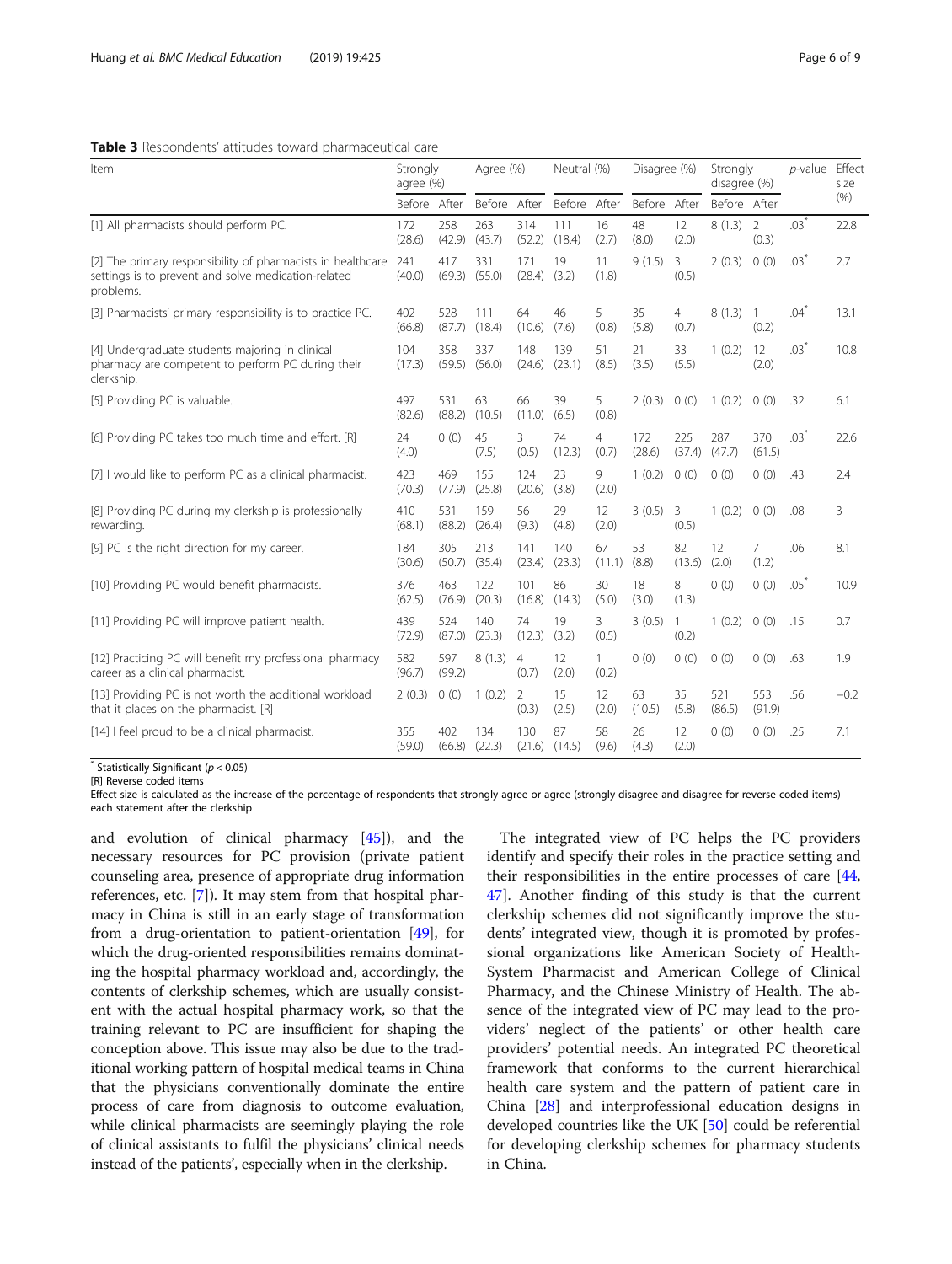<span id="page-6-0"></span>An interesting finding is that some participants' attitudes toward the opinion "students can perform PC during their clerkship" turned negative after the clerkship scheme, and this phenomenon was possibly caused by two main reasons. On one hand, most clerkship schemes for pharmacy students in China cover the entire processes of hospital pharmacy work, among which the PC is usually more observational than practical to avoid possible errors by the inexperienced students, which may hamper the care or harm the patients, while drugoriented training items like drug supply, storage management and dispensing are relatively more practical [[42\]](#page-8-0). On the other hand, in most areas of China, drugoriented responsibilities remain priory to the provision of PC to the hospital pharmaceutical staff, and under the universal shortage of manpower [[21\]](#page-7-0), pharmacy students participating in clerkship schemes are usually considered to be a competent "backup" of the pharmaceutical staff. Assigning the pharmacy students to assist in the drugoriented works meets the needs of practice, but it costs the students' chances to perform PC and possibly form the wrong understanding of the responsibilities of the clinical pharmacist in their early stage of career. Several studies published in China suggested strengthening the clinical practice of patient information obtaining, medical record reviewing and pharmaceutical information gathering to deepen the students' participation in PC during the clerkship schemes, but this strategy is yet to be tested [\[40](#page-8-0)]. Also, the alternant of classroom education and practice training of Pharm. D programs in the US is a referential design that may improves the students' selfefficacy of performing PC in the clerkship by enhance the continuity of theoretical and practical knowledge.

This study also found that, although the pharmacy students had generally positive attitudes toward choosing clinical pharmacist as their career, a substantial number of students who previously exhibited positive or neutral attitudes negatively changed their opinion. This paradox might be due to the common status of health care providers in the PC system in China, such as the universal overworking or the relatively low income of pharmaceutical professionals in hospitals, which may markedly reduce the attraction of the clinical pharmacist occupation to the students, and consequentially hamper the faculty development of clinical pharmacists in hospitals. Clarifying career ladders of clinical pharmacy professionals and providing different types of conditional opportunities of further education are feasible strategies for hospitals to retain clinical pharmacy professionals in China [[32\]](#page-7-0), and may achieve similar effect on pharmacy students.

This study has some limitations. First, the results showed that the respondents generally had relatively positive attitudes toward PC, and it may due to personal goodwill toward their university and teachers, particularly when certain researchers were not only their teachers but also in charge of their course examinations. Second, China's present PC system remarkably differs from those of developed countries such as the US and the UK in service pattern, available resources and people's need of PC, thus our results might not be directly applicable to developed countries.

Future studies can further analyze the specify phenomenon that this study detected, or more in-depth examine the effect of clerkship schemes on improving the pharmacy students understanding of and attitudes toward PC using improved instruments. Further studies can also be enhanced by including pharmacy students from other universities into the sample.

## Conclusion

This study examined the effectiveness of clerkship schemes in China on improving pharmacy students' understanding of and attitudes toward PC, and found that the current clerkship schemes were generally effective, but some specific aspects of the clerkship scheme still need to be improved for better quality. By attending the clerkship schemes, pharmacy students' understanding of PC was improved, and they more readily recognized the importance and value of pharmacists providing PC. However, the students' understanding of some general conceptions of PC and the integrated view of PC were not significantly improved. This study also found that current designs of clerkship schemes may reduce the students' willingness to perform PC in their early stage of career and reduced the attraction of the clinical pharmacist occupation to the students. Several strategies are referential for improving the current clerkship schemes for pharmacy students in China.

#### Supplementary information

Supplementary information accompanies this paper at [https://doi.org/10.](https://doi.org/10.1186/s12909-019-1862-x) [1186/s12909-019-1862-x](https://doi.org/10.1186/s12909-019-1862-x).

Additional file 1. English version of original questionnaire.

#### Abbreviations

CPU: China Pharmaceutical University; PC: Pharmaceutical care

#### Acknowledgements

The authors thank the pharmacy students who participated in our survey and the PhD students who were recruited to help conduct the survey and collected the data in our research. We also appreciate China Pharmaceutical University for approving the authors to recruiting pharmacy students for our survey and using teaching facilities for survey introduction and implementation.

#### Authors' contributions

YH, YW and WY made their contributions to the conception and design of the work; YH and WWZ made their contributions to the acquisition and analysis of the data; DY and YW made their contributions to the interpretation of data; YH and DY made their contribution to drafting of the work; YW and WY made their contribution to revision of the work; Each author of this work have approved the submitted version and have agreed both to be personally accountable for the author's own contributions and to ensure that questions related to the accuracy or integrity of any part of the work, even ones in which the author was not personally involved, are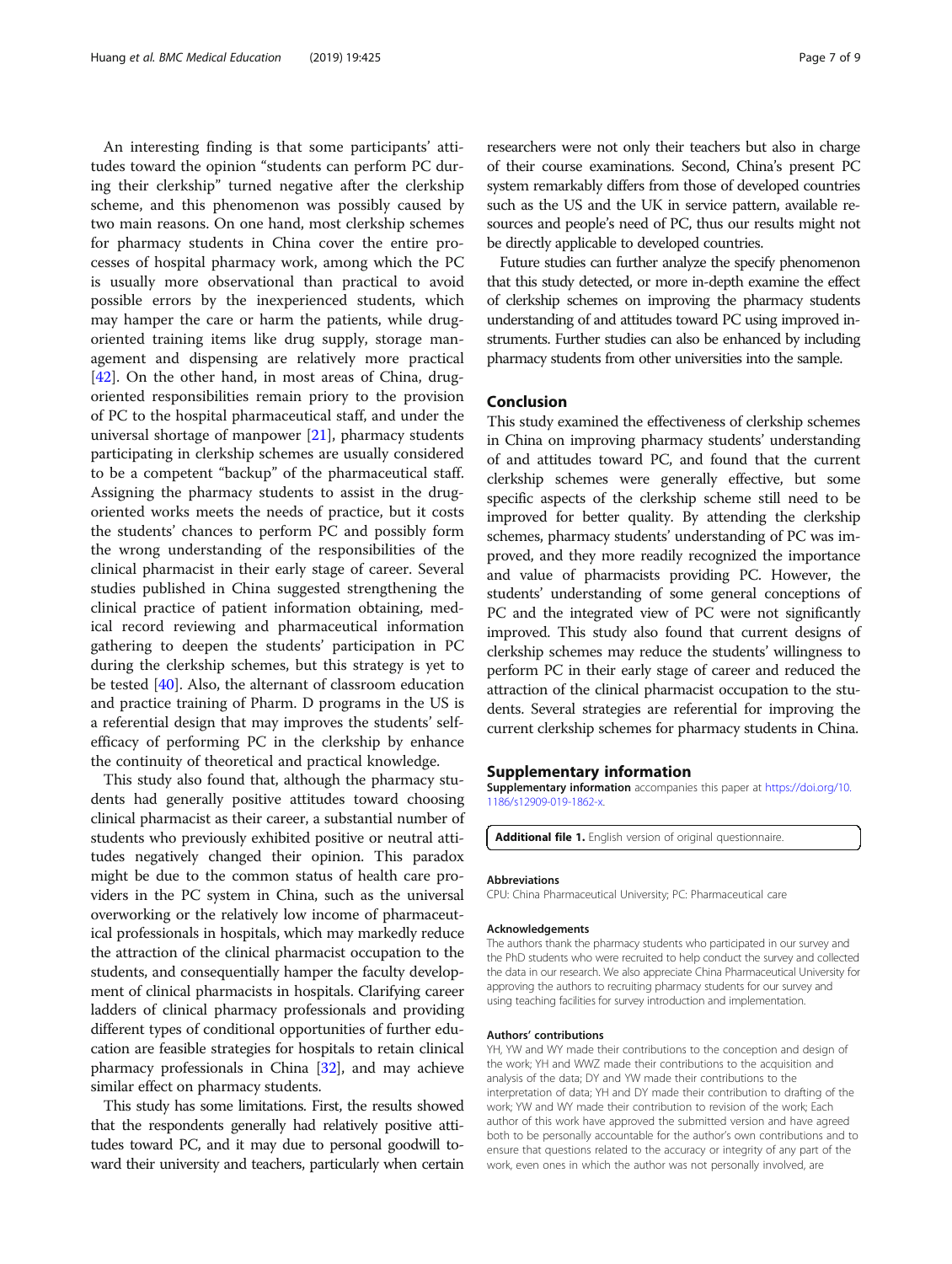<span id="page-7-0"></span>appropriately investigated, resolved, and the resolution documented in the literature.

#### Funding

The authors received no specific funding for this work.

#### Availability of data and materials

The datasets generated and/or analyzed during the current study are not publicly available, because data used in this research is part of a larger data set exclusively constructed with the authors' efforts, and this data set is to be used in the authors' other researches, which required confidentiality.

#### Ethics approval and consent to participate

The research design was reviewed and approved the Ethics Committee of China Pharmaceutical University, Nanjing city, Jangsu Province, China (Project Number: CPU2014006).

Written consent to participate was signed by all participated pharmacy students.

#### Consent for publication

Not applicable.

#### Competing interests

The authors declare that they have no competing interests.

## Received: 21 May 2019 Accepted: 29 October 2019 Published online: 15 November 2019

#### References

- 1. Oparah AC, Eferakeya AE. Attitudes of Nigerian pharmacists towards pharmaceutical care. Pharm World Sci. 2005;27(3):208–14. [https://doi.org/10.](https://doi.org/10.1007/s11096-004-2268-2) [1007/s11096-004-2268-2.](https://doi.org/10.1007/s11096-004-2268-2)
- 2. Kousar R, Murtaza G, Azhar S, Khan SA. Community pharmacists attitude and perceived need towards the provision of pharmaceutical care services: a qualitative approach. Value Health. 2014;17(7):A755. [https://doi.org/10.](https://doi.org/10.1016/j.jval.2014.08.223) [1016/j.jval.2014.08.223](https://doi.org/10.1016/j.jval.2014.08.223).
- 3. Li WW, Kendler DL. Pharmaceutical care and community pharmacists' understanding of bisphosphonate dosing information. J Clin Pharm Ther. 2004;29(6):531–6. [https://doi.org/10.1111/j.1365-2710.2004.00597.x.](https://doi.org/10.1111/j.1365-2710.2004.00597.x)
- 4. El Hajj MS, Al-Saeed HS, Khaja M. Qatar pharmacists' understanding, attitudes, practice and perceived barriers related to providing pharmaceutical care. Int J Clin Pharm. 2016;38(2):330–43. [https://doi.org/10.](https://doi.org/10.1007/s11096-016-0246-0) [1007/s11096-016-0246-0.](https://doi.org/10.1007/s11096-016-0246-0)
- 5. Ngorsuraches S, Li SC. Thai pharmacists' understanding, attitudes, and perceived barriers related to providing pharmaceutical care. Am J Health Syst Pharm. 2006;63(21):2144–50. <https://doi.org/10.2146/ajhp060054>.
- 6. Farris KB, Kirking DM. Assessing the quality of pharmaceutical care. I. One perspective of quality. Ann Pharmacother. 1993;27(1):68–73.
- 7. Farris KB, Kirking DM. Assessing the quality of pharmaceutical care. II. Application of concepts of quality assessment from medical care. Ann Pharmacother. 1993;27(2):215–23.
- 8. Bryant LJM, Coster G, Gamble GD, Mccormick RN. General practitioners' and pharmacists' perceptions of the role of community pharmacists in delivering clinical services. Res Soc Admin Pharm. 2009;5(4):347–62.
- 9. Bell HM, Mcelnay JC, Hughes CM, Woods A. Pharmacists' attitudes towards pharmaceutical care: a qualitative approach; 1997.
- 10. Campbell RK. Confronting barriers to pharmaceutical care. J Am Pharm Assoc. 1998;38(4):410–2.
- 11. Udeogaranya PO, Ukwe CV, Ekwunife OI. Assessment of attitudes of University of Nigeria pharmacy students toward pharmaceutical care. Pharm Pract. 2009;7(3):145–9.
- 12. Ubaka CM, Ekwunife OI, Adibe MO. Does the clinical clerkship course improve students' attitudes towards pharmaceutical care? Int J Pharm Pract. 2012;20(4):272–4. [https://doi.org/10.1111/j.2042-7174.2012.00191.x.](https://doi.org/10.1111/j.2042-7174.2012.00191.x)
- 13. Sabe ZS. Impact of clerkship attachments on Students' attitude towards pharmaceutical care in Ethiopia. Value Health. 2015;18(7):A541. [https://doi.](https://doi.org/10.1016/j.jval.2015.09.1711) [org/10.1016/j.jval.2015.09.1711.](https://doi.org/10.1016/j.jval.2015.09.1711)
- 14. El Hajj MS, Hammad AS, Afifi HM. Pharmacy students' attitudes toward pharmaceutical care in Qatar. Ther Clin Risk Manag. 2014;10:121–9. [https://](https://doi.org/10.2147/TCRM.S56982) [doi.org/10.2147/TCRM.S56982](https://doi.org/10.2147/TCRM.S56982).
- 15. Al-Arifi MN. Pharmacy students' attitudes toward pharmaceutical care in Riyadh region Saudi Arabia. Pharm World Sci. 2009;31(6):677–81. [https://doi.](https://doi.org/10.1007/s11096-009-9331-y) [org/10.1007/s11096-009-9331-y.](https://doi.org/10.1007/s11096-009-9331-y)
- 16. Chisholm MA, Wade WE. Factors influencing students' attitudes toward pharmaceutical care. Am J Health Syst Pharm. 1999;56(22):2330–5.
- 17. Ruffin DM, Brophy DF, Hansen LA. A three-year sequential course to enhance Students' understanding of pharmaceutical Care1. Am J Pharm Educ. 1998;62(1):91–3.
- 18. Yao DN, Xi XY, Huang YK, Hu H, Hu YJ, Wang YT, et al. A national survey of clinical pharmacy services in county hospitals in China. PloS one. 2017;12(11):e0188354. [https://doi.org/10.1371/journal.pone.](https://doi.org/10.1371/journal.pone.0188354) [0188354.](https://doi.org/10.1371/journal.pone.0188354)
- 19. Yan JF, Zhang M, Tong RS, Li G, Long EW, Chen M, et al. Investigation of pharmacy team and relevant work in grades medical institution of Sichuan province (two):situation of clinical pharmacy work. China Pharm. 2015;33: 4613–6.
- 20. Yan JF, Li JQ, Tong RS, Li G, Long EW, Chen M, et al. Pharmacy team and the development of relevant work in different levels of medical institutions from Sichuan province (part1):general information of hospital pharmacy. China Pharm. 2014;28:2599–603.
- 21. Xi XY, Yao DN, Huang YK, Wang XJ, Wang YT, Yao WB. National Survey on Clinical Pharmacy Services of Tertiary Hospitals in China: Part 1. Introduction of Survey and Basic Conditions of Clinical Pharmacy Service Provision. Chinese Pharm J. 2017;52(19):1746–52.
- 22. Ma Q, Su N, Dai GY, Wang Y, Xu T. Investigation of the Status and Role Situation of Hospital Pharmacists in Southwest and Northwest China (No.2): Continuing Education and Investigation of Hospital Pharmacists. China Pharm. 2015;26(12):1589–91.
- 23. Wang Y, Su N, Dai GY, Ma Q, Xu T. Investigation of the Status and Role Situation of Hospital Pharmacists in Southwest and Northwest China (No.1): General Conditions Investigation of Hospital Pharmacists. China Pharm. 2015;26(12):1585–8.
- 24. Hu M, Jiang XH, Wu YP, Yan Q, Li XX. Survey on Hospital Pharmaceutical Care in China and the status quo of clinical pharmacy practice (part 2): survey on status quo of clinical pharmacy practice. China Pharm. 2009;13: 1030–2.
- 25. Hu M, Jiang XH, Wu YP, Yan Q, Li XX. Survey of status quo of hospital pharmaceutical services and clinical pharmacy in China (part 1):general situation of hospital pharmaceutical services. China Pharm. 2009;01:72–4.
- 26. Department of Medical Administration, National Health and Family Planning Commission of the People's Republic of China. Notice of the Medical Secretary on the Pilot Work of Clinical Pharmacist System. Beijing: National Health and Family Planning Commission of the People's Republic of China; 2007.
- 27. National Health and Family Planning Commission of the People's Republic of China. Notice on Printing and Distributing the Provisions on the Administration of Pharmaceutical Affairs in Medical Institutions. Beijing: National Health and Family Planning Commission of the People's Republic of China, State Administration of Traditional Chinese Medicine, Ministry of Health of the General Logistics Department; 2011.
- 28. Qu J, Liu GF, Zhu Z, Sun CH. Construction and development of hospital pharmacy discipline (part I). Chinese J Hosp Pharm. 2014;15:1237–46.
- 29. Hu M, Zhang LL, Jiang XH, Wu YP, Yan Q, Li XX. Survey of Hospital Pharmaceutical Care in China and the status quo of clinical pharmacy practice (part 3):attitude of the personnel involved in clinical pharmacy. China Pharm. 2009;16:1278–80.
- 30. Du CF, Qian Y, Deng D. Study on ability and influential factors for Pharmaceutical Care of Clinical Pharmacists in the hospital. China Pharm. 2017;17:2436–40.
- 31. Zhang JL, Xuan ZY, Xin ZJ. The role and status of clinical pharmacists in hospital pharmacy services. Guide China Med. 2015;11:296–7.
- 32. Wu DX, Yu JX, Shen S, Wang YD. Consideration on the development of hospital pharmacy and the training mode of clinical pharmacist in the new medical reform. China Modern Doctor. 2016;54(08):130 2+7.
- 33. Trovato JA, Edwards JM. Education and training of pharmacy students. Am J Health Syst Pharm. 2004;61(18):1956–7.
- 34. web site of higher education student information of China[:http://gaokao.](http://gaokao.chsi.com.cn/zyk/zybk/) [chsi.com.cn/zyk/zybk/](http://gaokao.chsi.com.cn/zyk/zybk/)
- 35. Academic Affairs Office, Huazhong University of Science and Technology. Undergraduate student training program (for 2009 undergraduate students). Huazhong University of Science and